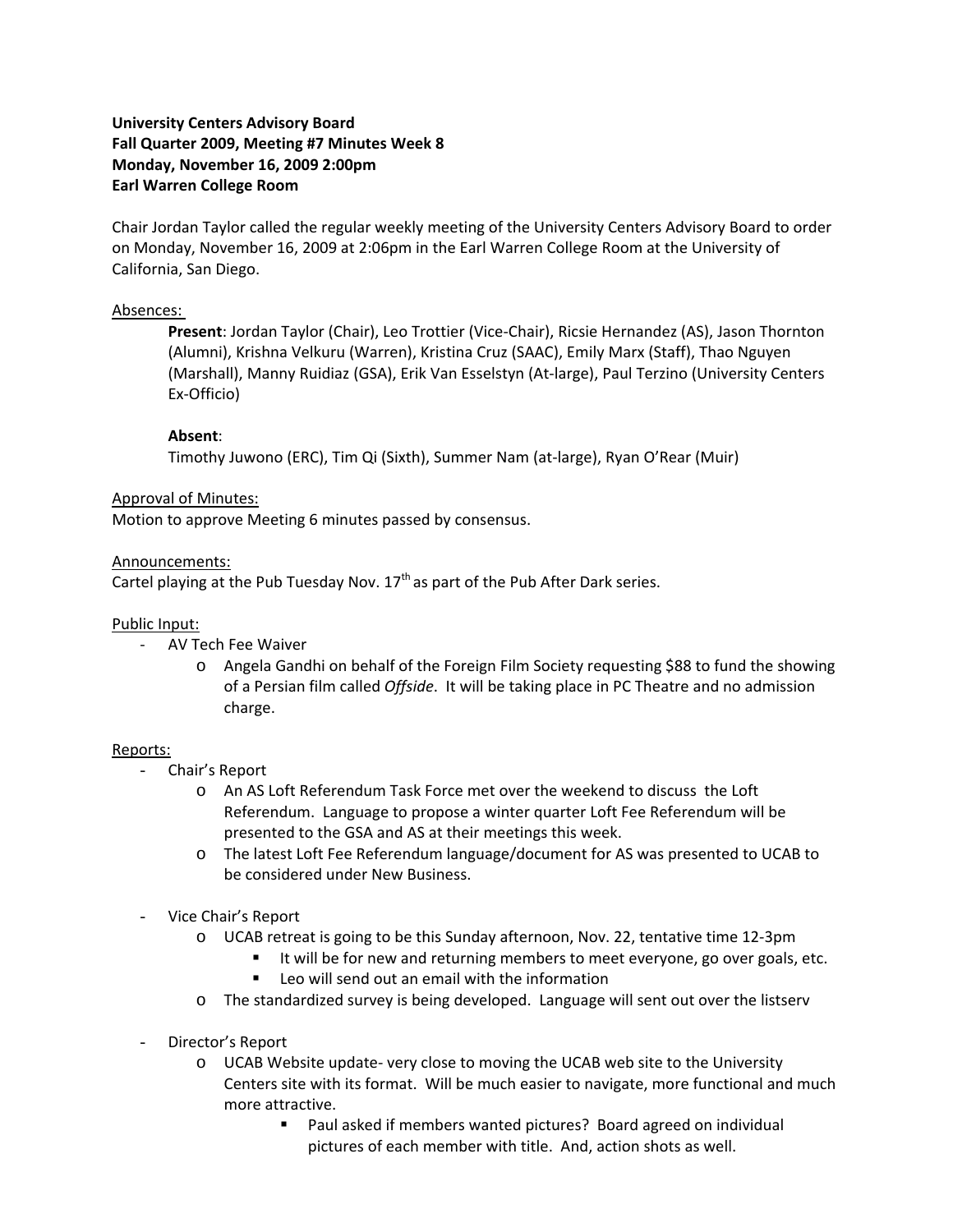- o Reviewed the Sustainability Resource Center memo of understanding (MOU)
	- 5 yr term contract
	- **514, 430 annual rent (below market since it does not generate revenue)**
	- **CAM \$4389**
	- **Utilities, mostly electrical, measured separately and billed to SRC**
- o Reviewed Alumni Affairs space agreement
	- **58314 annually for CAM**
	- **511,500 annually for utilities**
- o Catering will be reviewed in January when their MOU expires
- Member Report
	- o Manny brought up the removal of material from GSA's agenda but it could be due to a typo

# New Business:

- ‐ AV Tech Fee Waiver
	- o Motion to fund Foreign Film Society in full passed by consensus.
- ‐ Reviewed latest University Centers Loft Fee referendum language which will be presented at AS on Wednesday
	- The Loft curator will be making quarterly reports to UCAB
	- UCAB has the power to freeze funds
	- Purpose of the fee-Loft's programming seed money is gone and it needs funding in order to continue providing low to no cost programming
	- UCAB has budget oversight but UEO employees will handle the day to day tasks
	- There are two versions of the referendum, one for undergraduates and the other with graduate students included.
	- o Passed unanimously, 8‐0
- ‐ Motion to approve Sustainability Resource Center MOU passes by consensus.
- ‐ Motion to approve Alumni Affairs space agreement passed by consensus.
- ‐ There was discussion about the memo of understanding (MOU) between University Centers and UCSD Catering. The MOU is up for renewal in January, and at that time UCAB will review and approve the re‐negotiated MOU. In preparation of this process, Leo proposed the following resolution: "UCAB believes that student groups should be able to cater their own general body meetings as they see fit, subject to approval of EH+S."
	- o Passed by consensus

Old Business

None

Open Forum

Roll call

Adjournment Meeting was adjourned at 3:20pm